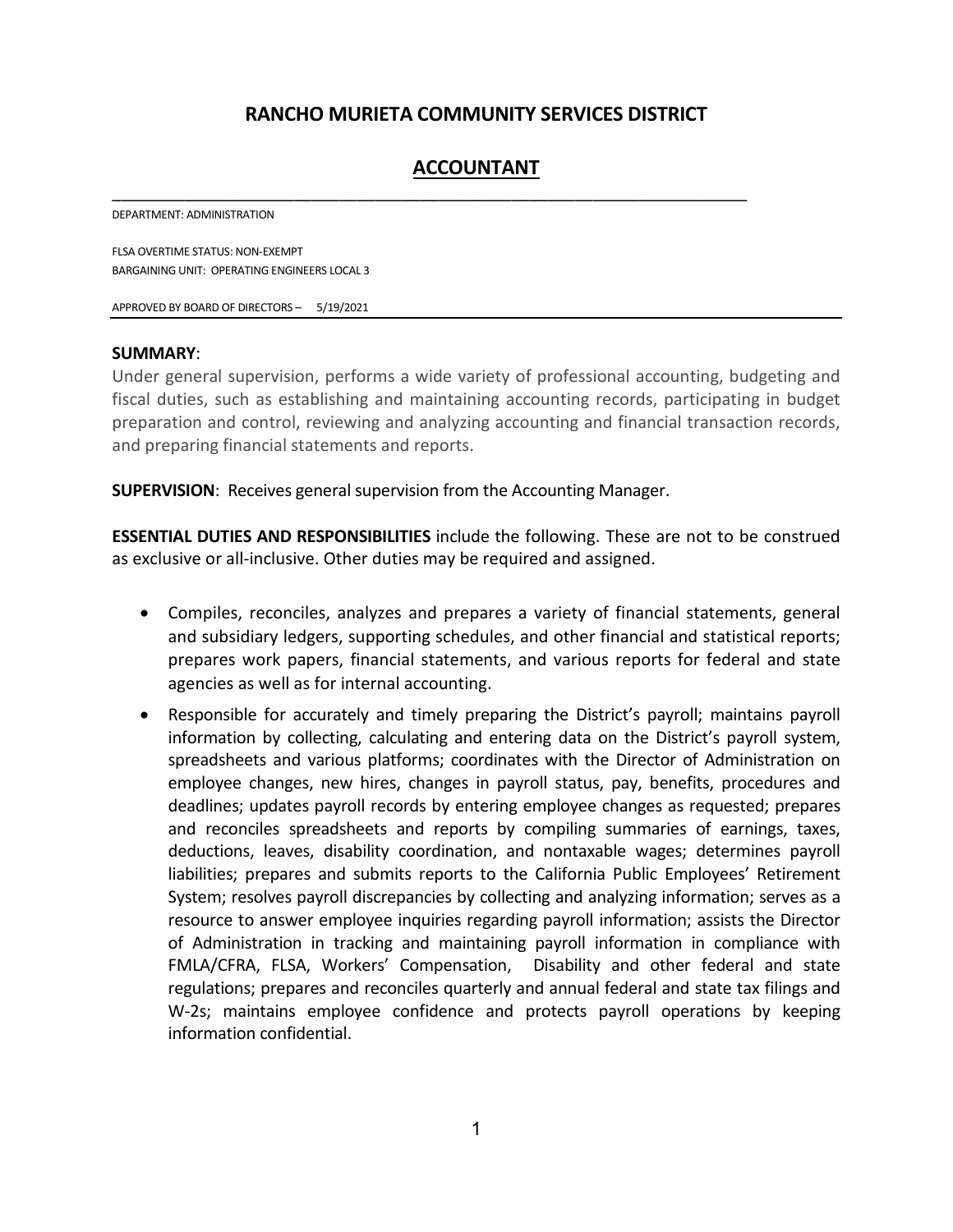- Performs general ledger accounting, reporting, and reconciliations; prepares monthly reconciliations of District checking accounts, investment and trust accounts, and accounts for developer security deposits; prepares general journal entries and reports based on reconciliations; tracks transactions and transfers; coordinates with other staff in preparation for the monthly, quarterly, and annual closing of the general ledger.
- Performs various cash management, investment, and reporting duties; prepares daily cash report; prepares monthly investment report; gathers and provides information on current and future cash receipts and disbursements; makes recommendations for cash and investment management; prepares bank and investment wire and transfer forms; reconciles bank and investment accounts; coordinates with banks on issues related to the District's accounts, bank transactions, and investment activities.
- Performs capital asset, depreciation and cost accounting; performs capital asset and construction in process (CIP) accounting including monthly journal entries for capital asset and construction in process adds and retirements/deletes; processes capital asset depreciation; prepares quarterly and annual capital asset, capital expense, and CIP reconciliations; and sets up completed CIP projects as capital assets when completed projects are accepted; processes all capital asset donations to the District; coordinates the annual physical inventory of a portion of the capital assets and reconciles the physical inventory to the general ledger and subsidiary ledgers; coordinates with auditors as necessary.
- Assists in budget preparation for assigned areas including debt service payments on bonded debt and capital leases, debt service administration expenses, capital asset depreciation for all applicable funds, and interest earning for all District funds; assists staff with budget preparation, reporting, forecasting and other budget duties.
- Assists in the preparation of the Annual Audit Financial Report, State Controller reports, and related year-end financial statements, schedules, notes and reports; ensures selected general ledger accounts and annual reports accurately reflect District's financial position at fiscal year-end; assists staff and District auditors with the pre-audit and audit.
- Assists the Accounting Manager by preparing special reports, completing special projects, and coordinating specialized transactions for the District with internal and external sources.
- Performs related duties as required.

# **QUALIFICATION REQUIREMENTS**:

Knowledge of:

• Principles and practices of public agency financial management including general and governmental accounting, fund accounting, general ledger accounting, payroll, budgeting, auditing, and reporting functions as well as Generally Accepted Accounting Principles (GAAP) and Generally Accepted Auditing Standards (GAAS).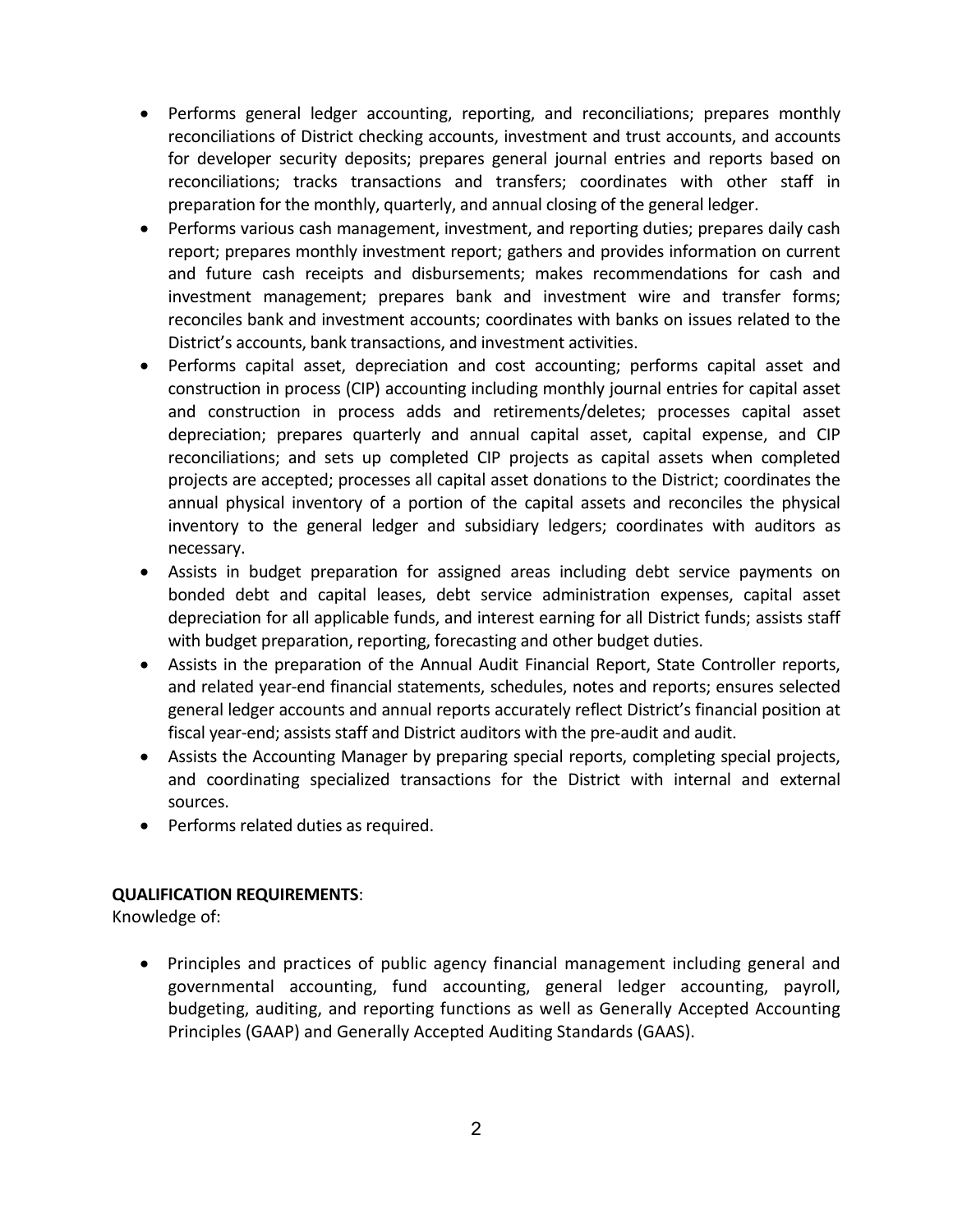- Principles and practices of automated financial systems.
- Principles of governmental budget preparation and control.
- Revenues and expenditures of the District for cash flow projections.
- Principles and practices related to the processing of payroll information, computerized payroll systems, and maintenance of payroll records.
- Pertinent laws, rules, and regulations related to payroll.
- Debt financing and accounting.
- Public fund investing principles and practices.
- Principles and procedures of record keeping.
- Principles of business letter writing and report preparation.
- Office procedures, methods, and equipment including computers and applicable software applications such as word processing, spreadsheets, and databases.
- Pertinent federal, state, and local laws, codes, and regulations.

Ability to:

- Examine and verify financial documents, reports, and transactions.
- Prepare a variety of budgets, financial statements, reports, and analyses.
- Analyze, post, balance, and reconcile financial data, ledgers, and accounts.
- Analyze and draw conclusions from financial data.
- Interpret financial data and recognize accounts that need detailed investigation.
- Oversee and coordinate District payroll processing.
- Understand the organization and operation of the District and of outside agencies as necessary to assume assigned responsibilities.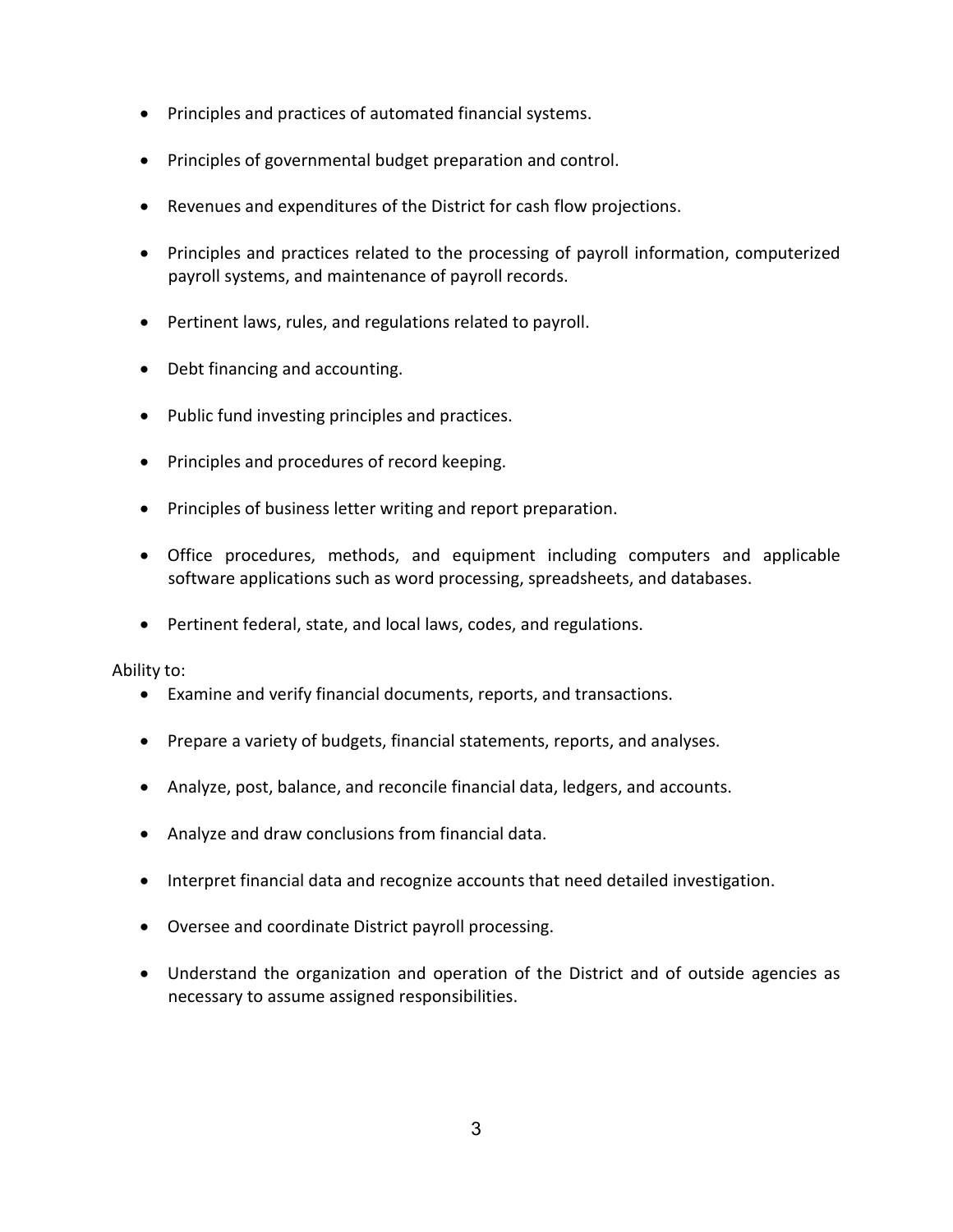- Understand, interpret, and apply general and specific administrative and departmental policies and procedures as well as applicable federal, state, and local policies, laws, and regulations.
- Participate in the preparation and administration of assigned budgets.
- Prepare clear and concise reports.
- Analyze complex issues, evaluate alternatives, and reach sound conclusions.
- Manage multiple projects simultaneously and be sensitive to changing priorities and deadlines.
- Plan and organize work to meet changing priorities and deadlines.
- Effectively represent the District to outside individuals and agencies to accomplish the goals and objectives of the District.
- Work collaboratively and cooperatively with other departments, District officials, and outside agencies.
- Exercise good judgment and maintain confidentiality in maintaining critical and sensitive information, records, and reports.
- Interpret, explain and apply laws, rules, regulations, and ordinances related to payroll.
- Respond tactfully, clearly, concisely and appropriately to inquiries from the public, District staff, or other agencies on sensitive issues in area of responsibility.
- Operate office equipment including computers and supporting word processing, spreadsheet, and database applications.
- Communicate clearly and concisely, both orally and in writing.
- Establish and maintain effective professional working relationships with those contacted in the course of work.

# **EDUCATION AND/OR EXPERIENCE**:

The following combination of education and experience providing the required knowledge and abilities is qualifying:

Minimum Education: Bachelor's degree from an accredited college or university with major coursework in finance or accounting.